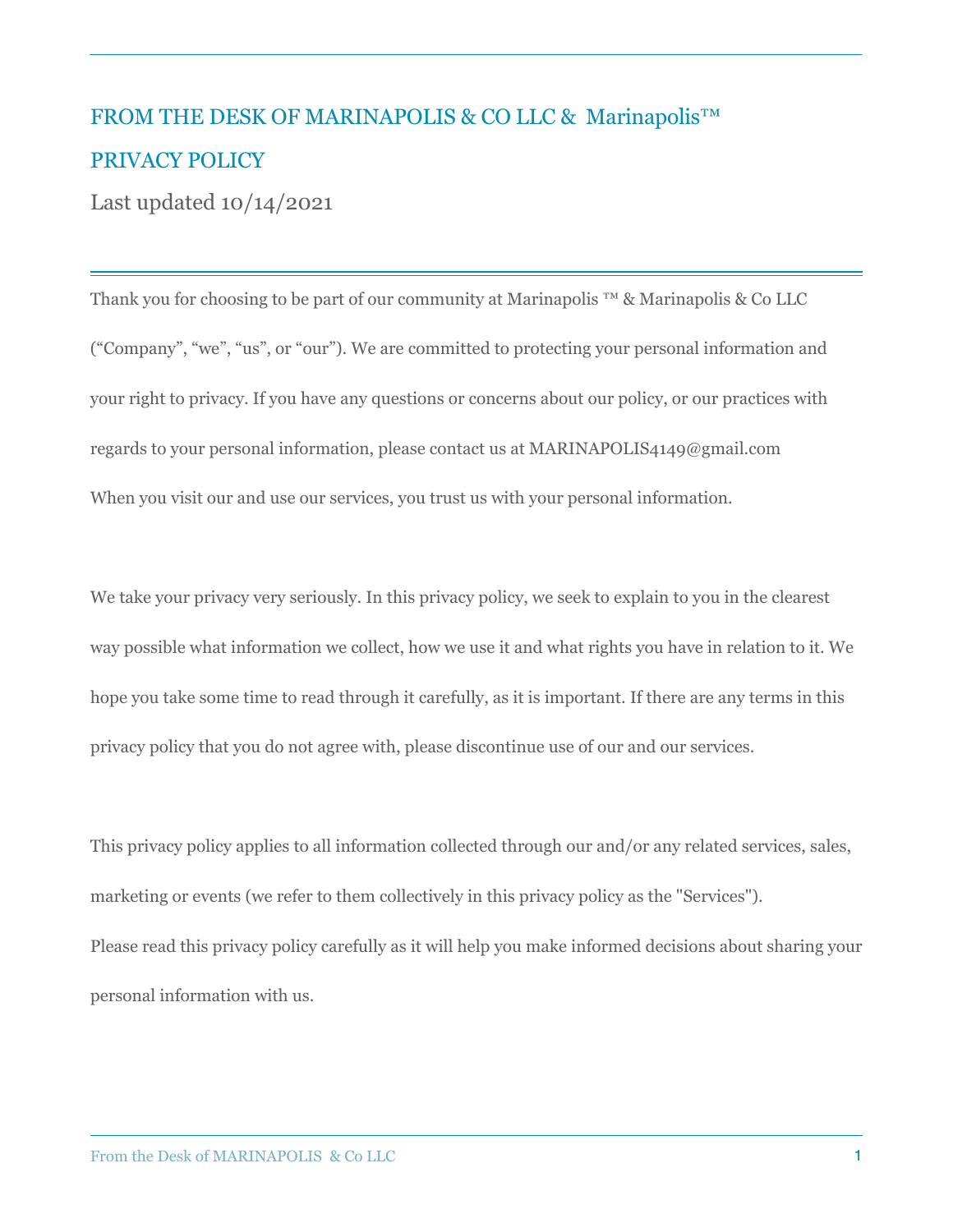## **Confidentiality**

Confidentiality is our highest priority. We see each client as an individual. We do not Collect or Release or Share ANY of your information with ANYONE. No gossip with other clients, no questions to other practitioners.

ANY INFORMATION regarding Birth Charts you will find on ANY of our sites will ONLY PERTAINS to EITHER the OWNER or/and HIS DIRECT FAMILY MEMBERS.

No Client's Biographical facts or any information will ever or is ever being used or shared. NO real names. If any information borrowed from the public resources, there will be an clear indication of such. Any INFORMATION related to astro analysis is being shared for EDUCATIONAL PURPOSES ONLY. You are NOT ALOWED to RE-USED it or Present it as YOUR OWN without prior written consent. This or ANY other ANALYSIS, written on ANY of OUR AFFILIATED SITES by us IS OUR intellectual property.

*I follow the Hippocratic Oath as the main principle of my business. I do see Astrology as Medicine. Real Estate & Finances as Life sustenance.* 

*I TAKE MY BUSINESS & MY CLIENTS SERIOUSLY. I expect the same in return.* 

I DO ASK ALL of my clients READ NON - DISCLOSURE AGREEMENT PRIOR to ANY Conversation. (Agreement can be downloaded under **[WWW.MARINAPOLIS4149.ART](http://www.marinapolis4149.art/)** Legal Department & APPLIES to ALL of the FOLLOWING DOMAINS FALL by LAW under category of my TRADEMARK